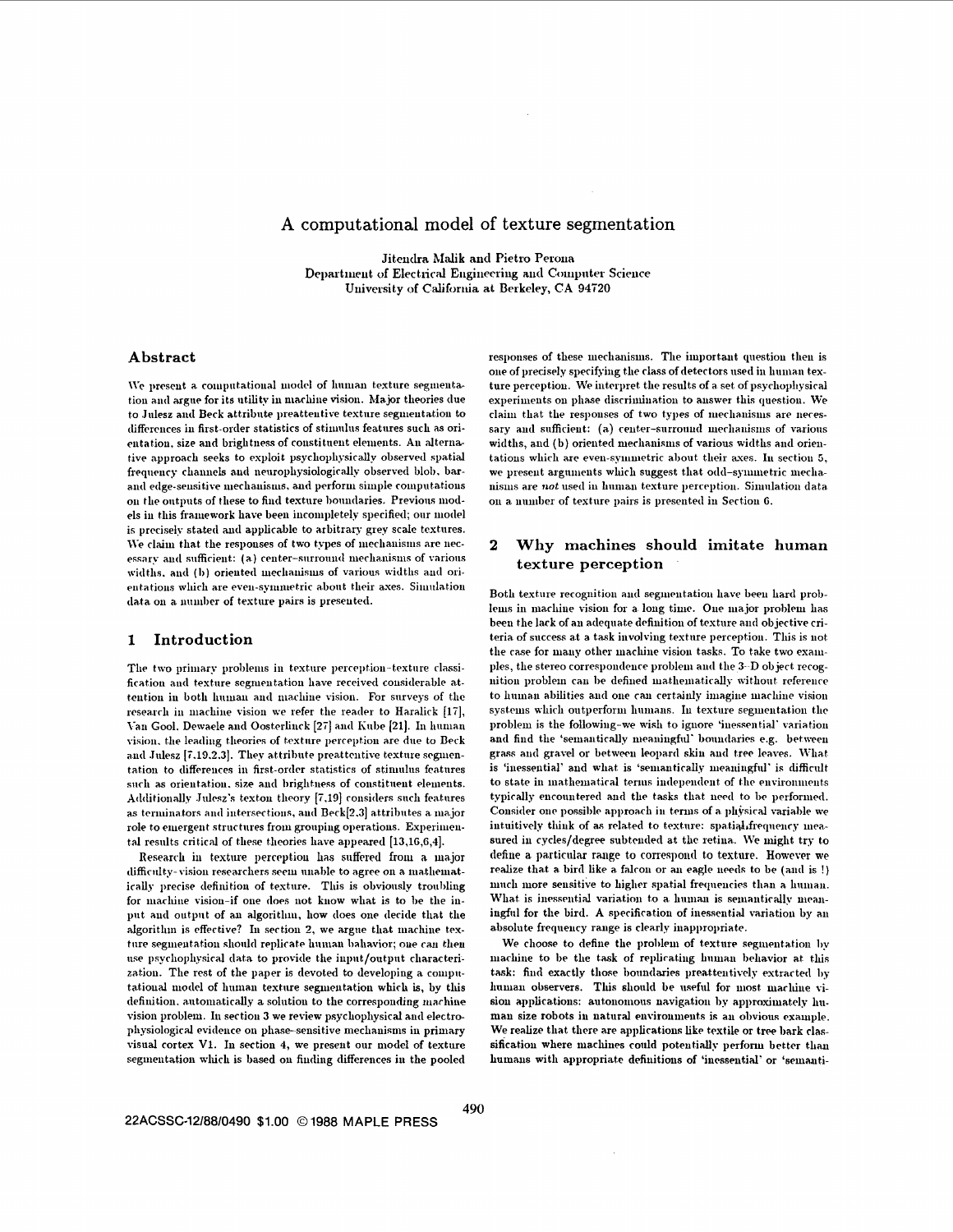

Figure 1: Four receptive field profiles. Even-symmetric (top), and odd-svmmetric (bottom).

cally meaningful' variation. However replicating human behavior seems to us to be the best way of coming up with a task independent definition. Note that we have avoided giving a definition of texture; we only defined texture boundaries. We offer a suggestion due to Kube [21]: Texture is spatial variation in image irradiance that occurs within the segments of a desired image segmentation.

### Even-symmetric and odd-symmetric  $\bf 3$ mechanisms

The idea that the early visual system contains a range of channels sensitive to different spatial frequencies is due to Campbell and Robson [10] and has received considerable support from psychophysical and neurophysiological data. While some earlier studies were suggestive, phase discrimination experiments by Field and Nachmias [15] provide strong evidence for a further elaboration: there are in fact 4 distinct classes of detectors whose receptive field profiles are shown in Figure 1. Bar-selective detectors are even-symmetric (a) and (b) and respond strongly to appropriately placed bright and dark bars respectively. Edge-selective detectors (c) and (d) are odd-symmetric and respond preferentially to left and right step edges, respectively. Note that the names bar and edge detectors are primarily for mnemonic value and each mechanism may respond to other stimuli; also there may be more secondary lobes than shown in the figure. Field and Nachmias presented observers with two compound gratings composed of a fundamental (F) and second harmonic (2F) added in two phases differing by 180 degrees. Discrimination thresholds for several 180 phase shifts (for example, 0-180, 45-225, 90-270) were measured. They explained their results by a model which uses changes in the responses of even-symmetric mechanisms centered on the peaks and troughs of F and odd-symmetric mechanisms centered on the zero-crossings of F. Burr, Morrone and Spinelli [8] studied compund grating phase discrimination using stimuli composed of 256 harmonic cosine components, smoothly filtered in amplitude. They exploited the facilitation phenomenon and measured thresholds for discriminating compound gratings from their negatives (180 phase shift) in the presence of a pedestal and studied how these varied with pedestal contrast. Again their experimental results suggested strongly the presence of these 4 mechanisms (and not ones of intermediate phase). It seems natural to connect these 4 mechanisms to electrophysiologically observed simple cell receptive field profiles [18]. For computational purposes, one can model the even-symmetric mechanisms as linear convolution with a RF of type 1(a) followed by half-wave rectification: the positive part of the response gives the bright bar mechanism and the negative part of the response gives the dark bar mechanism. The half-wave rectification models the biological fact that cortical cells have low maintained discharge rates and are unable to respond with a decrease in firing rate as required by a negative response. Similar remarks apply for the odd-symmetric mechanisms.

### A model of human texture segmenta-4 tion

Several researchers [6,14,9,4,26] have suggested a role for spatial frequency channels, neurophysiological blob/bar/edge detectors, and pooled responses in texture perception. However, it is fair to say that a model precise enough to be implemented and tested (and perhaps falsified !) on grey scale textures has not yet been given. We offer such a model. The image  $I(x, y)$  is convolved with a bank of linear filters  $F_i$  followed by half-wave rectification to give a set of 'neural' responses  $R_t^+(x, y)$  and  $R_t^-(x, y)$ . A texture  $T_1$  can be preattentively discriminated from  $T_2$  if and only if one of these 'neural' responses, say  $R_i^+$ , after spatial pooling is 'sufficiently' different for  $T_1$  and  $T_2$ . Spatial pooling here means the computation of the average response over each textured region.  $R_i^+$  and  $R_i^-$  should be viewed as convenient approximations of the true cortical neural responses  $g(R_i^+)$  and  $g(R_i^-)$  where g is a nonlinear function of the type observed electrophysiologically [1]. Two noteworthy points here: (a)A nonlinear stage is essential: spatially pooled responses of linear filters cannot discriminate between textures with identical second-order statistics and hence identical power spectra. And we know that humans can discriminate some textures with identical second-order statistics preattentively [20]. A generalization of this observation to  $n<sup>th</sup>$  order statistics may be found in Kube [21]. (b) Half-wave rectification is a natural nonlinearity as stated in the previous paragraph, and it is necessary. Full wave rectification [6] will not permit us to discriminate a texture consisting of bright bars on a grey background from a texture consisting of identical size, contrast dark bars on a grey background if one uses filters  $F_i$  with zero-mean response profiles.

To completely specify the model, all that remains is the choice of filters  $F_i$ . Two classes of filters seem natural choices:(1) radially symmetric center-surround filters of the difference of gaussian type (Figure 2.a-b), and (2) directionally tuned filters of differing orientation and widths with an even-symmetric cross section perpendicular to their axes (Figure 2c). The first kind are suggested by our ability to segment texture pairs consisting of bars of differing width and orientation. The second kind are needed to discriminate texture pairs composed of micropatterns containing the same oriented line segments, such as triangles and K's, or X's and L's. Later in this paper we present simulation results, including examples from Gurnsey and Browse [16] which were sources of great difficulty for Julesz's texton theory. For now, let us examine whether orientationally-tuned odd-symmetric mechanisms (as in 1.c and 1.d ) are needed or used. We suggest not, and present two arguments for this claim in the next section

#### Odd-symmetric mechanisms not used  $\mathbf{5}$

The first argument is based on some experimental results of Rentschler, Hubner and Caelli [22] on the discrimination of textures composed of micropatterns which were compound Gabor signals. Textures composed of mirror-image compound Gabor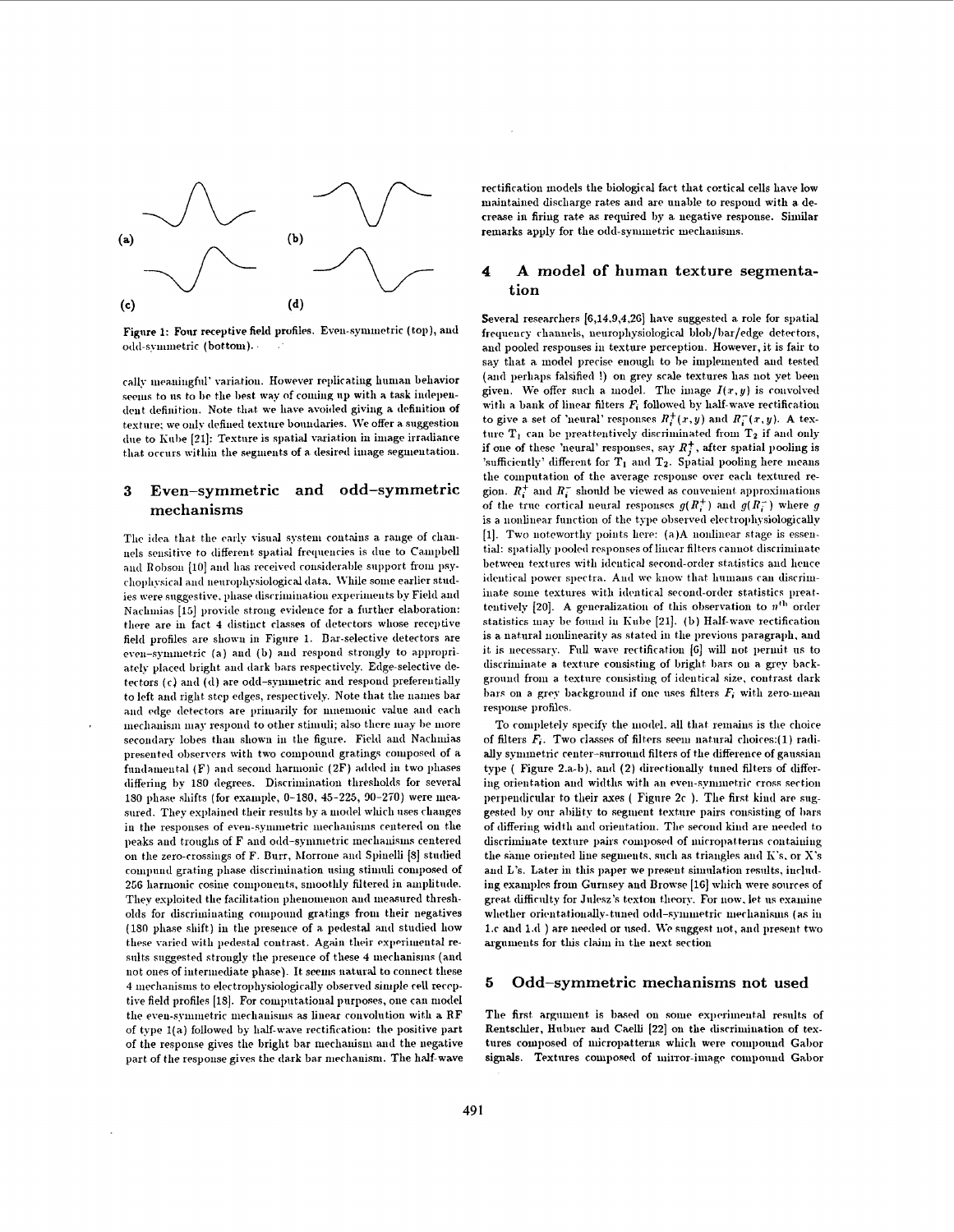|  |  |  |  |  | $\begin{aligned} \frac{1}{2} \left( \frac{1}{2} \left( \frac{1}{2} \right) \left( \frac{1}{2} \right) \left( \frac{1}{2} \right) \left( \frac{1}{2} \right) \left( \frac{1}{2} \right) \left( \frac{1}{2} \right) \left( \frac{1}{2} \right) \left( \frac{1}{2} \right) \left( \frac{1}{2} \right) \left( \frac{1}{2} \right) \left( \frac{1}{2} \right) \left( \frac{1}{2} \right) \left( \frac{1}{2} \right) \left( \frac{1}{2} \right) \left( \frac{1}{2} \right) \left($ |  |  |  |
|--|--|--|--|--|------------------------------------------------------------------------------------------------------------------------------------------------------------------------------------------------------------------------------------------------------------------------------------------------------------------------------------------------------------------------------------------------------------------------------------------------------------------------------|--|--|--|
|  |  |  |  |  |                                                                                                                                                                                                                                                                                                                                                                                                                                                                              |  |  |  |
|  |  |  |  |  | an di kacamatan Sulawesi Sulawesi Sulawesi Sulawesi Sulawesi Sulawesi Sulawesi Sulawesi Sulawesi Sulawesi Sula<br>Sulawesi Sulawesi Sulawesi Sulawesi Sulawesi Sulawesi Sulawesi Sulawesi Sulawesi Sulawesi Sulawesi Sulawesi Su                                                                                                                                                                                                                                             |  |  |  |
|  |  |  |  |  |                                                                                                                                                                                                                                                                                                                                                                                                                                                                              |  |  |  |
|  |  |  |  |  |                                                                                                                                                                                                                                                                                                                                                                                                                                                                              |  |  |  |
|  |  |  |  |  |                                                                                                                                                                                                                                                                                                                                                                                                                                                                              |  |  |  |
|  |  |  |  |  |                                                                                                                                                                                                                                                                                                                                                                                                                                                                              |  |  |  |



Figure 3: Two texture pairs composed of odd-symmetric (left) and even-symmetric (right) micropatterns. The micropatterns in the left texture pair are y-mirror-symmetric; the micropatterns in the right texture pair are  $xy$ -mirror-symmetric. Segmentation is preattentive for the right texture pair but not for the left one.

Figure 2: The point-spread functions of some of the filters used in our simulation. The filters were designed after Ref. 24 summing gaussian functions  $G(x_0, y_0, \sigma_x, \sigma_y) = \frac{1}{2\pi\sigma_x\sigma_y}e^{-\left(\left(\frac{x-x_0}{\sigma_x}\right)^2 + \left(\frac{y-y_0}{\sigma_y}\right)^2\right)}$ (a) DOG2 - Linear combination of three circular concentric gaussian functions,  $a \cdot G(0, 0, \sigma_a, \sigma_a) + b \cdot G(0, 0, \sigma_b, \sigma_b) + c \cdot G(0, 0, \sigma_c, \sigma_c)$ with variance  $\sigma_a$ :  $\sigma_b$ :  $\sigma_c$  in a ratio of 0.62: 1: 1.6 and  $a : b : c :$  in a ratio of  $1 : -2 : 1$ . (b) DOG1 - Linear combination of two circular concentric gaussian functions,  $a \cdot G(0,0,\sigma_a,\sigma_a) + b \cdot G(0,0,\sigma_b,\sigma_b)$ , with variance  $\sigma_a : \sigma_b$  in a ratio of 1 : 1.6 and coefficients  $a : b$  in a ratio of 1 : -1. (c) DOOG2 - Linear combination of three offset identical gaussian functions  $a\cdot G(0,y_a,\sigma_x,\sigma_y)+b\cdot G(0,y_b,\sigma_x,\sigma_y)+c\cdot G(0,y_c,\sigma_x,\sigma_y)$ The offsets are  $y_{\alpha} = -y_c = \sigma_y$ ,  $y_b = 0$ ; the coefficients  $a : b : c$ are in a ratio of  $-1:2:-1$  for the filter with axis of symmetry along the x direction. The other filters of the class are obtained by rotation about the centre of the middle gaussian. Six different orientations were used in all experiments.  $\sigma_y$  was varied between 1 and 10 pixels, and the ratio  $\sigma_x : \sigma_y$  was varied between 2 and  $\boldsymbol{4}$ .

signals were found indistinguishable even when the individual micropatterns were easily discriminated. However, there was no difficulty in discriminating textures composed of non-mirror-image compound Gabor signals. A simplified version of the phenomenon (using differences of offset Gaussians [28] to construct simple odd and even micropatterns) is seen in figure 3 where the right texture is easily segmented and the left one is not. While they interpreted their data differently, we attribute the failure to discriminate textures of mirror-image compound Gabor signals to a lack of utilization of odd-symmetric filters. First some definitions: micropatterns  $M_1$  and  $M_2$  are said to be y-mirror-symmetric (yms) if  $M_1(x) = M_2(-x)$  and xy-mirror-symmetric (xy-ms) if  $M_1(x) = -M_2(-x)$ . Examples of y-ms pairs are Figures 2a. 2c in Ref. 19, and the two micropatterns in our Figure 3(left): Figure 3(right) contains a  $xy$ -ms pair. Consider any two  $y$ -ms patterns  $M_1$ ,  $M_2$ . Clearly the means of their positive parts  $M_1^+$ .  $M_2^+$  are identical; so are the means of their negative parts  $M_1^-$ ,  $M_2^-$ . Pooled values after (or before!) halfwave rectification cannot distinguish them. Since y-mirror-symmetry is invariant under scaling with any (possibly nonlinear) function and under convolution with even-symmetric kernels, the two patterns are not distinguishable using pooled responses  $R^+$ ,  $R^-$  of even filters. As y-mirror-symmetry is not invariant under convolution with oddsymmetric kernels, pooled responses of such filters (possibly after a nonlinearity) could be used for discrimination. In other words, to segment a texture composed of  $M_1$  from one composed of  $M_2$ using pooled responses, we must rely on odd-symmetric mechanisms. Interestingly, for a  $xy$ -ms pair, the situation is reversed: only even-symmetric mechanisms are useful. (To establish this, note that convolving a  $xy$ -ms pair with an odd kernel makes it a y-ms pair.) Now that we have identified texture pairs whose discrimination must rely on exactly one of the two symmetry classes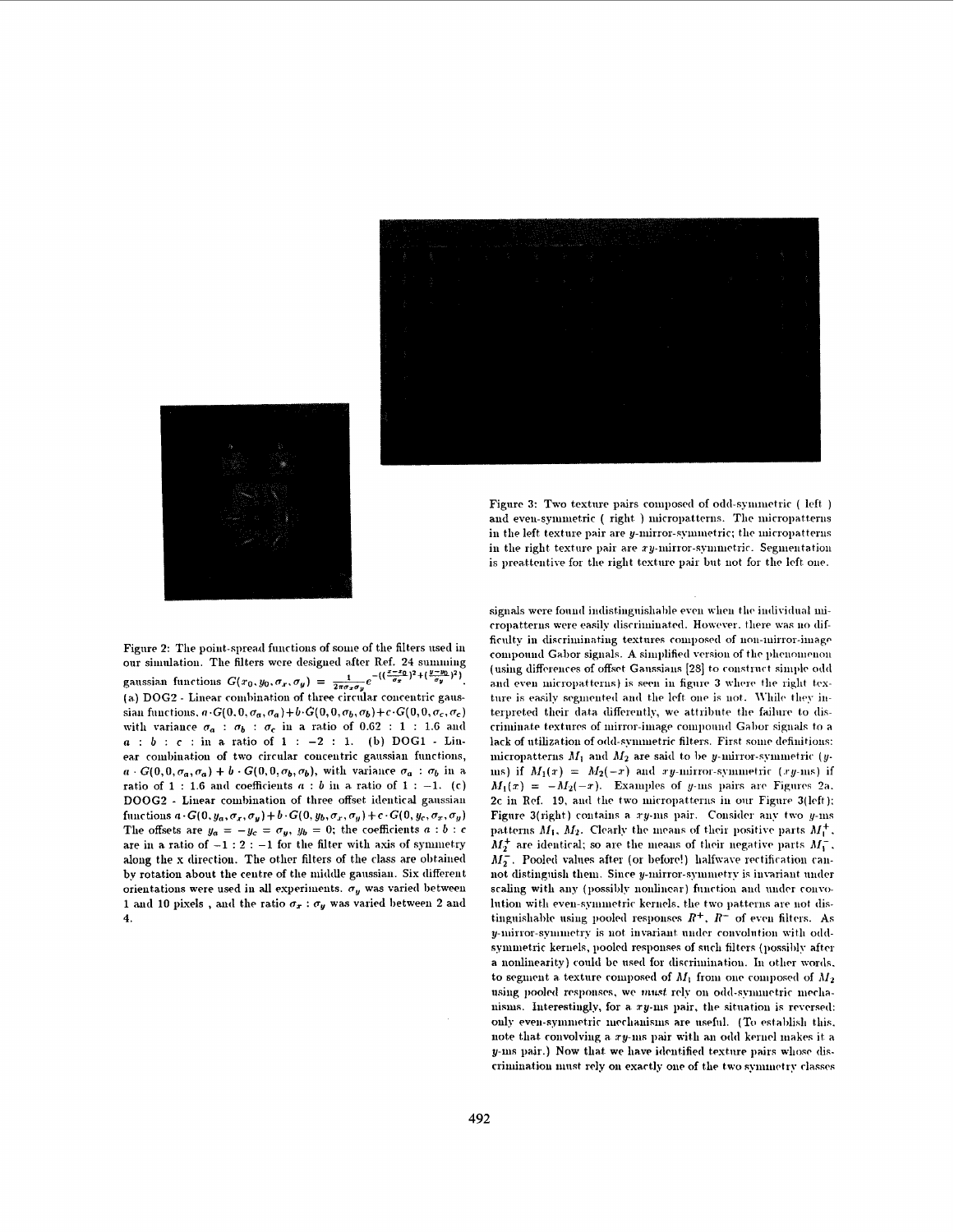of mechanisms, deciding which of these are used in texture perception becomes an empirical question. Clearly odd-symmetric mechanisms are not utilized; even-symmetric are.

The second argument is based on data on how our ability to discriminate textures scales with eccentricity of viewing direction (from fovea to periphery). Saarinen, Rovamo and Virsu [24] showed on a number of textures that if the stimuli were M-scaled (scaled to make them equally visible at all eccentricities, a magnification approximately the inverse of the density of retinal ganglion cells as a function of eccentricity), then texture discrimination was equally possible at all eccentricities. Bennett and Banks [5] carried out compound grating phase discrimination experiments at a range of eccentricities. They found that the data could be explained by assuming that the sensitivity of even-symmetric mechanisms is constant, but that of the odd-symmetric mechanisms falls dramatically with eccentricity. This accounts, in their opinion, for the reduced ability to encode phase peripherally. They also used their model to account for Rentschler and Treutwein's [23] data on phase discrimination in the periphery. This decline in sensitivity of the odd-symmetric mechanisms seems to suggest that they are not utilized in texture segmentation in an essential way-if they were our ability to discriminate textures should decline at a similar rate.

#### **Simulation Results** 6

Our choice of frequency and orientation tuning parameters of these filters was guided by psychophysics (contrast sensitivity functions) and electrophysiological data on macaque V1 neurons from DeValois, Albrecht and Thorell [12]. For the shape of these filters we used radial or directional gaussian derivatives as suggested by Young [28] which have been found to give excellent fits to cortical RF data. (This choice is not critical-we could have used Gabor filters instead.) We tested our model on a large number of texture pairs culled from the extensive literature on texture segmentation. For each discriminable pair, we were able to find one or more discriminating filters in the class described. Figure 4 displays some examples. Note that the parameters of these filters correspond plausibly to those of neurons in V1.

While it seems to have greater explanatory power than the Beck and Julesz models, our model should be viewed primarily as a first-order approximation. For example, we have ignored nonlinearities arising from the cross-channel inhibition in V1 which has been documented both physiologically and psychophysically [25,11]. Also in this paper we have not precisely specified how texture boundaries are computed from the neural response profiles. These are topics of ongoing investigation.

### Acknowledgements

We thank Paul Kube and Martin Banks for many useful discussions. This research was funded in part by an IBM Faculty Development Award and by SRC.

## References

[1] D. Albrecht and D. Hamilton. Striate cortex of monkey and cat: contrast response function. Journal of Neurophysiology, 48:217-237, 1982.



Figure 4: Some textures (top row) and half-wave-rectified response of one of the filters to each (bottom row). The point-spread function of each filter is shown at the bottom-right corner of the response image. The filter shapes are as in Figure 2; the frequency parameters correspond to a  $4^{\circ} \times 4^{\circ}$  image. The response images are composed of two square regions, an upper one depicting  $R^+$ . the positive part of the response, and a lower one showing  $R^-$ . (a)Texture from Ref. 6, fig. 6, pair 2.2 (top); response of a 8 c/deg DOG1 filter (bottom);  $\sigma \approx 0.5 \times$  (length of texel line segments). Similar responses for 4 9 c/deg DOG1, 3 6 and 10 13 DOOG2 filters. (b)Texture from Ref. 6, fig. 6, pair 2.1 (top). response of a 5 c/deg DOG1 filter (bottom);  $\sigma \approx 2 \times$  (width of texel line segments). Similar responses for 4-8 c/deg DOG1 filters. (c)Arrow-Triangle texture (top), the arrow texel is obtained from the triangle by shifting one of its legs; response to a 5 c/deg DOG2 filter (bottom);  $\sigma \approx 0.3 \times$  (length of triangles' hypotenuse). Similar responses for 4-9 c/deg DOG2 filters. (d)Texture from Ref. 25, fig. 4.2b (top); response to a 13 c/deg DOOG2 filter (bottom);  $\sigma_y \approx$ (width of bars),  $\sigma_x : \sigma_y = 3$  and orientation 120°. Similar responses for 4-15 c/deg DOOG2 120° filters.